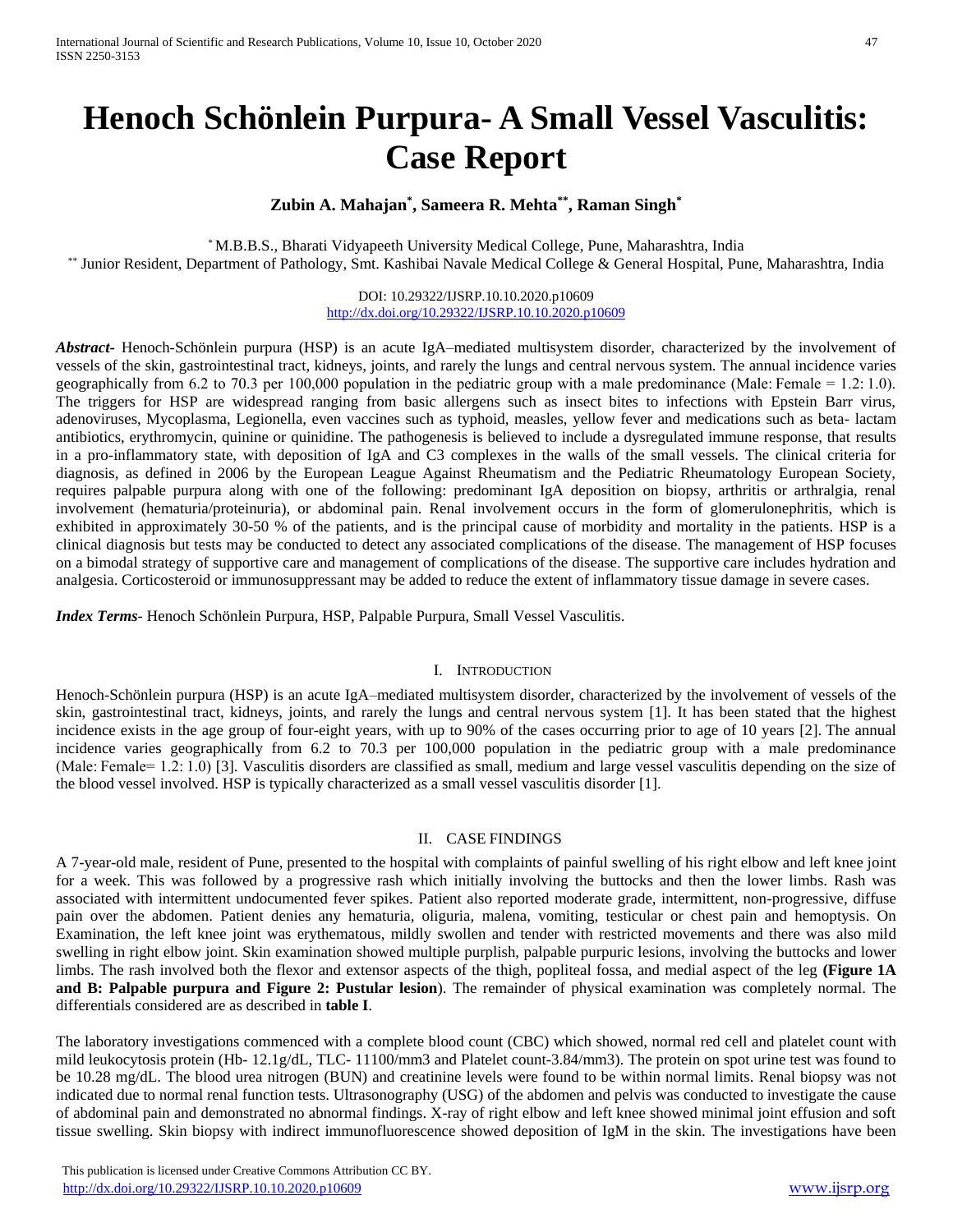described in **table II**. Finally, using the EuLAR and PReS criteria, the diagnosis of HSP was made. According to this criterion, the patient suffers from HSP, due to presence of palpable purpura and arthritis/arthralgia and diffuse abdominal pain [4].

Over the hospital course, the child was hemodynamically stable and was maintained on acetaminophen and nonsteroidal antiinflammatory drugs. His elbow and knee swelling subsided gradually. He was discharged on oral analgesic Ibugesic plus, which contains 200mg of ibuprofen and 325mg of acetaminophen, to be taken twice daily with a plan to follow up on an out-patient basis.

# **Table I: Differential Diagnosis for HSP**

| <b>DIFFERENTIALS FOR HSP</b> |                                            |
|------------------------------|--------------------------------------------|
| $\bullet$                    | Microscopic Polyangiitis                   |
| $\bullet$                    | Wegener's Granulomatosis with Polyangiitis |
| $\bullet$                    | Immune thrombocytopenic purpura            |
| ٠                            | Hypersensitive vasculitis                  |
| $\bullet$                    | Systematic lupus erythematosus             |

# **Table II: Investigations for diagnosis of complications of HSP**

| <b>INVESTIGATION</b>                           | <b>REPORTED FINDINGS</b>                           |
|------------------------------------------------|----------------------------------------------------|
| X ray Right Elbow Joint                        | Minimal soft tissue swelling seen                  |
| <b>Ultrasound Abdomen and</b><br><b>Pelvis</b> | No significant abnormality detected                |
| $_{\rm CBC}$                                   | Hb: 12.1 g/dl TLC: 11100 N:64, L:29 PLT: 3.84 lakh |
| Urine analysis                                 | No red cells, casts. $1 +$ Protein present         |
| <b>Creatinine and BUN</b>                      | 0.4 mg/dl and 18 mg/dl                             |
| Protein on Urine spot test                     | $15.64$ mg/dl                                      |
| <b>Renal Biopsy</b>                            | Not performed                                      |
| <b>Skin Biopsy</b>                             | IgM deposition in the skin                         |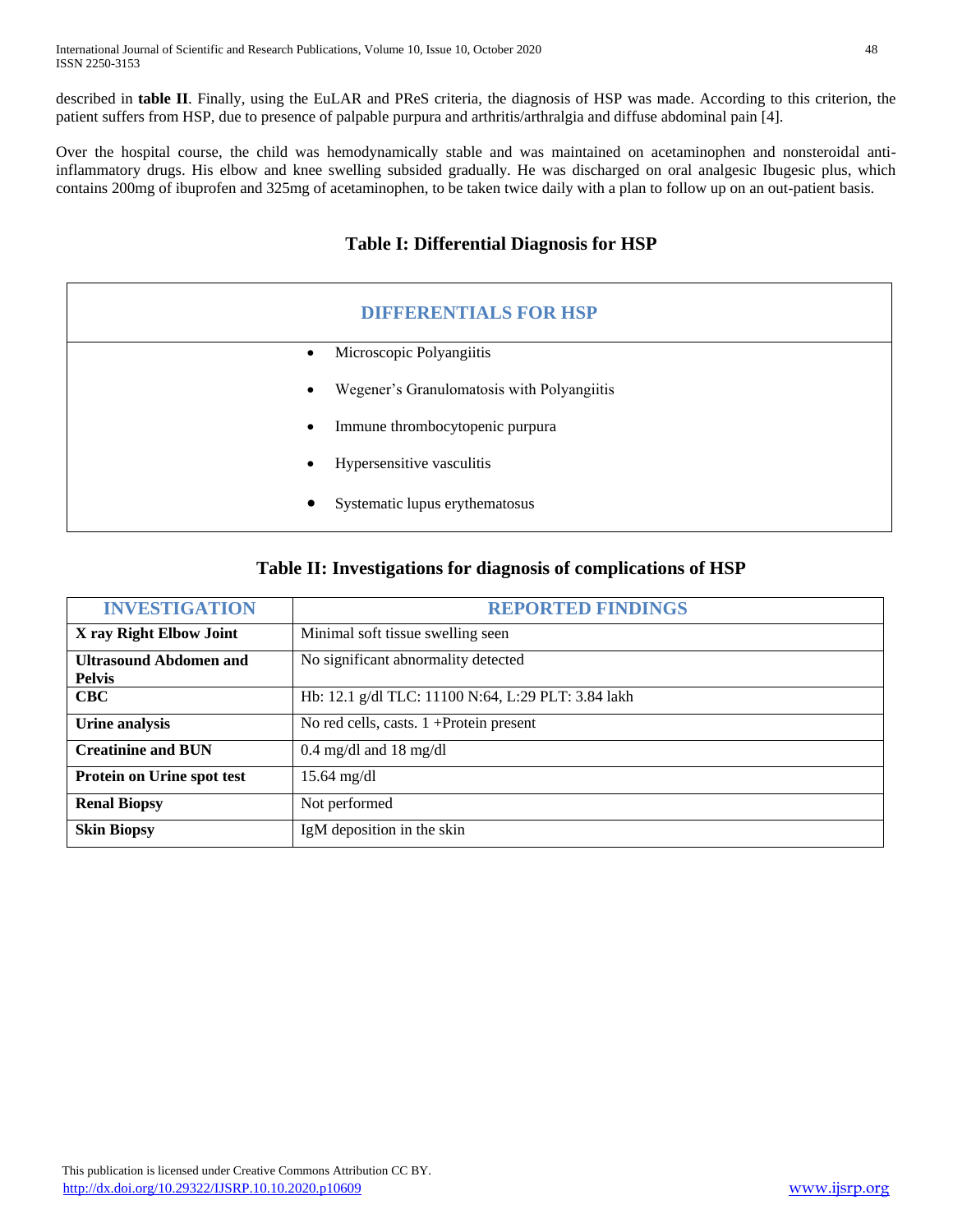

**Figure 1 A and B: Palpable Purpura of HSP over the lower limbs**



**Figure II: Pustular lesions of HSP**

## III. REVIEW OF LITERATURE

Henoch- Schönlein Purpura is a childhood small vessel vasculitis, characterized by non-thrombocytopenic palpable purpura, arthritis or arthralgias, gastrointestinal and renal involvement [4,5]. In 1801 Dr. William Heberden, physician in London, described the first case of HSP in a 5-year old boy who reported severe painful inflammation of the joints, acute abdomen, hematuria and a purpuric rash over his leg. The young patient experienced all four hallmarks of HSP: arthritis, gastrointestinal involvement, renal inflammation and purpura. Johann Schönlein (1837) and Edouard Henoch (1874) reported some additional cases years after Heberden. They observed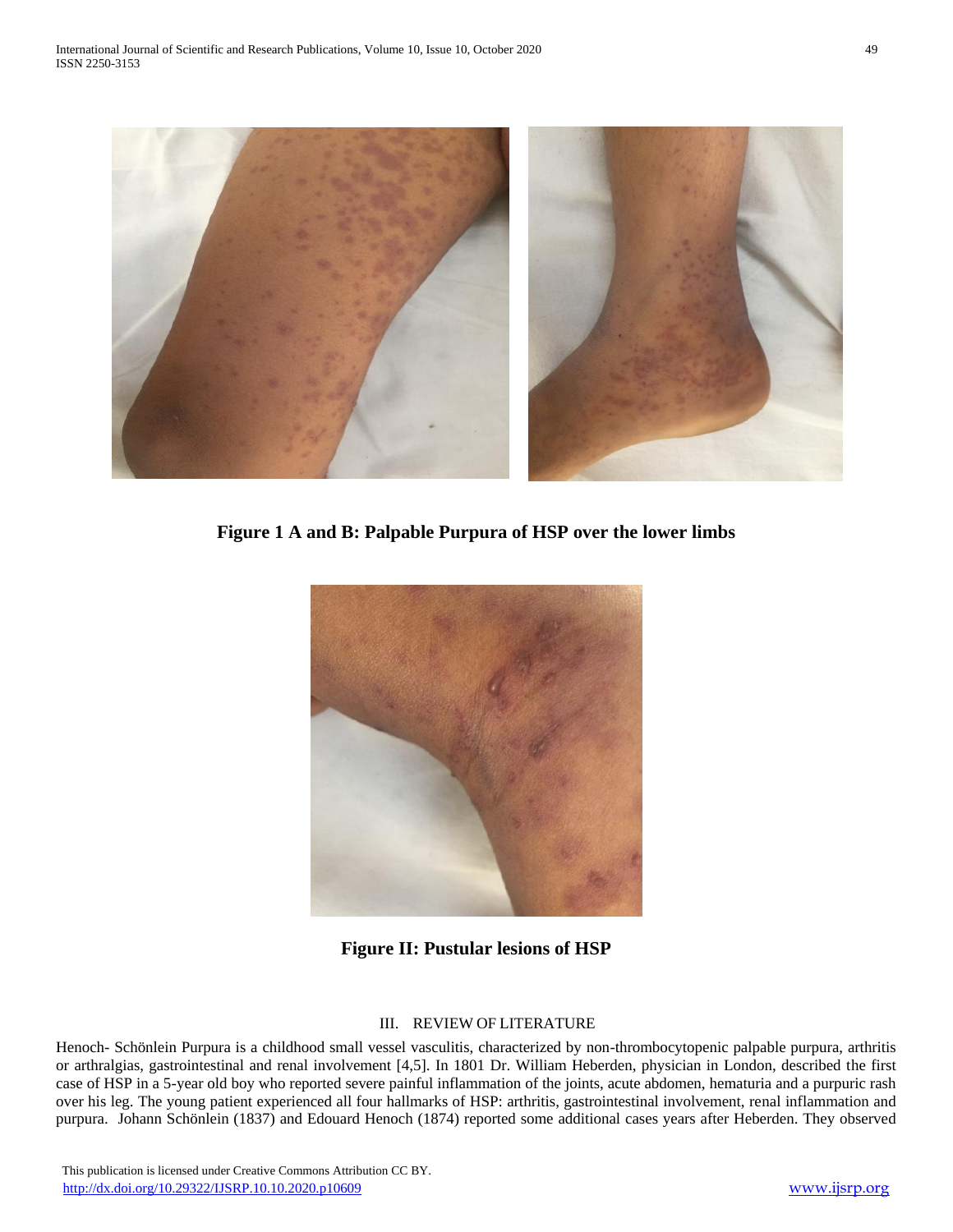that the disorder often followed upper respiratory tract infections and was not always self-limited, sometimes progressing to serious renal involvement [6].

The pathogenesis of HSP has not been clearly elucidated as of yet. However, some potential triggers have been identified, ranging from basic allergens such as insect bites to infections with Epstein Barr virus, adenoviruses, Mycoplasma, Legionella, even vaccines such as typhoid, measles, yellow fever and medications such as beta- lactam antibiotics, erythromycin, quinine or quinidine. The pathogenesis is believed to include a dysregulated immune response, that results in a pro-inflammatory state, with deposition of IgA and C3 complexes in the walls of the small vessels [7-9].

The clinical criteria for diagnosis, as defined in 2006 by the European League Against Rheumatism and the Pediatric Rheumatology European Society, requires palpable purpura along with one of the following: predominant IgA deposition on biopsy, arthritis or arthralgia, renal involvement (hematuria/proteinuria), or abdominal pain [4]. In comparison to adult patients, the prevalence rates of joint and gastrointestinal (GI) involvement were higher in pediatric HSP patients in some studies [10,11]. Renal involvement occurs in the form of glomerulonephritis, which is exhibited in approximately 30-50 % of the patients, and is the principal cause of morbidity and mortality in the patients [12-14]. According to the metanalysis conducted by Chan et al., children older than 10 years were more likely to have renal involvement [15]. Although HSP nephritis usually occurs within 4–6 weeks of the preliminary presentation, it might also be a delayed complication, so a 6-month follow-up with urinary evaluations is recommended after the onset of HSP [16,17]. disease may sometimes have an atypical presentation such as seizures, limb weakness, focal deficits, painful menstruation, hematemesis, malena, subcutaneous edema and orchitis [18]. Some studies report an association of HSP with Kawasaki's disease (KD) and dilated coronaries. Vedagiriswaran et al. described a five-year-old patient, who presented with concurrent HSP and KD, including dilated coronary arteries [19]. Similarly, Heldrich et al. discussed a three-year-old who presented with KD, developed Hemolytic Uremic Syndrome on day three, and then HSP by second week [20]. Furthermore, HSP patients may experience some complications such as Berger's disease, intussception, orchitis, Gullian Barre Syndrome and Hypertension [18].

HSP is a clinical diagnosis but tests may be conducted to detect any associated complications of the disease [21]. These include urine routine to detect blood or proteins in urine and serum IgA levels. Serum BUN and creatinine levels should be done to assess renal injury. Renal biopsy follows the renal function tests when they indicate possible renal injury. Renal biopsy demonstrates proliferative glomerulonephritis with IgA deposition in the mesangium of the kidney. Renal biopsy is a definitive, but invasive way to diagnose renal involvement, yet it is not routinely obtained. It would be advantageous to determine a noninvasive measure to predict renal involvement in HSP patients [15]. Indirect immunofluorescence may be conducted for IgA, IgM and C3 deposits, while USG abdomen-pelvis to detect concurrent intussusception and to further investigate the cause of abdominal pain. Skin biopsy from the involved sites will show leukocytoclastic vasculitis with IgA or IgM or complement deposits [22]. According to a cross-sectional study by Ataeepour et al., IgM deposition in the skin is a marker of joint involvement and does not indicate any associated renal disease [22]. However, the same study also shows that deposition of C3 in the skin does indicate renal involvement, which is parallel to the results of another retrospective study conducted by Johnson et al [22,23].

The management of HSP focuses on a bimodal strategy of supportive care and management of complications of the disease. The supportive care encompasses adequate hydration and analgesia. For mild pain, a regular paracetamol with or without a short course of NSAIDs such as ibuprofen (10 mg/kg TDS) or naproxen (10 mg/kg BD) can be used if not otherwise contraindicated. However, for moderate to severe pain necessitates addition of glucocorticoids, which have been shown to reduce the duration of abdominal and joint pain, but do not impact long-term renal complications. Oral prednisolone 1-2 mg/kg/day (maximum 60 mg/day) or IV methylprednisolone 0.8-1.6 mg/kg/day (maximum 1g/day) can be used while symptoms persist [3,5]. Immunosuppressive drugs (cyclophosphamide, azathioprine, cyclosporine A, and mycophenolate mofetil) in combination with high-dose IV pulse steroids are recommended if there is no benefit from steroids alone [24-26]. According to the Kidney Disease Improving Global Outcomes (KDIGO) guidelines, ACE inhibitors or Angiotensin receptor blockers (ARB) should be used to counteract and reduce proteinuria or nephrotic syndrome associated with IgA deposition in the mesangium [27]. Plasmapheresis or intravenous immunoglobulin therapy used for cases refractory to steroids and immunosuppressive drugs. Prognosis depends on organ involvement [24-26]. Renal involvement is associated with poor prognosis. Adults have worse prognosis as compared to children [15].

# IV. CONCLUSION

HSP is an acute IgA- mediated small vessel vasculitis with involvement of skin, joints, kidneys or bowel. The disorder can be diagnosed clinically by history and physical examination. However, investigate may be necessitated to evaluate complications of the disease. The treatment is mainly supportive care with use of analgesic and anti-inflammatory agents. Steroids or immunosuppressive agents may be required for refractory cases.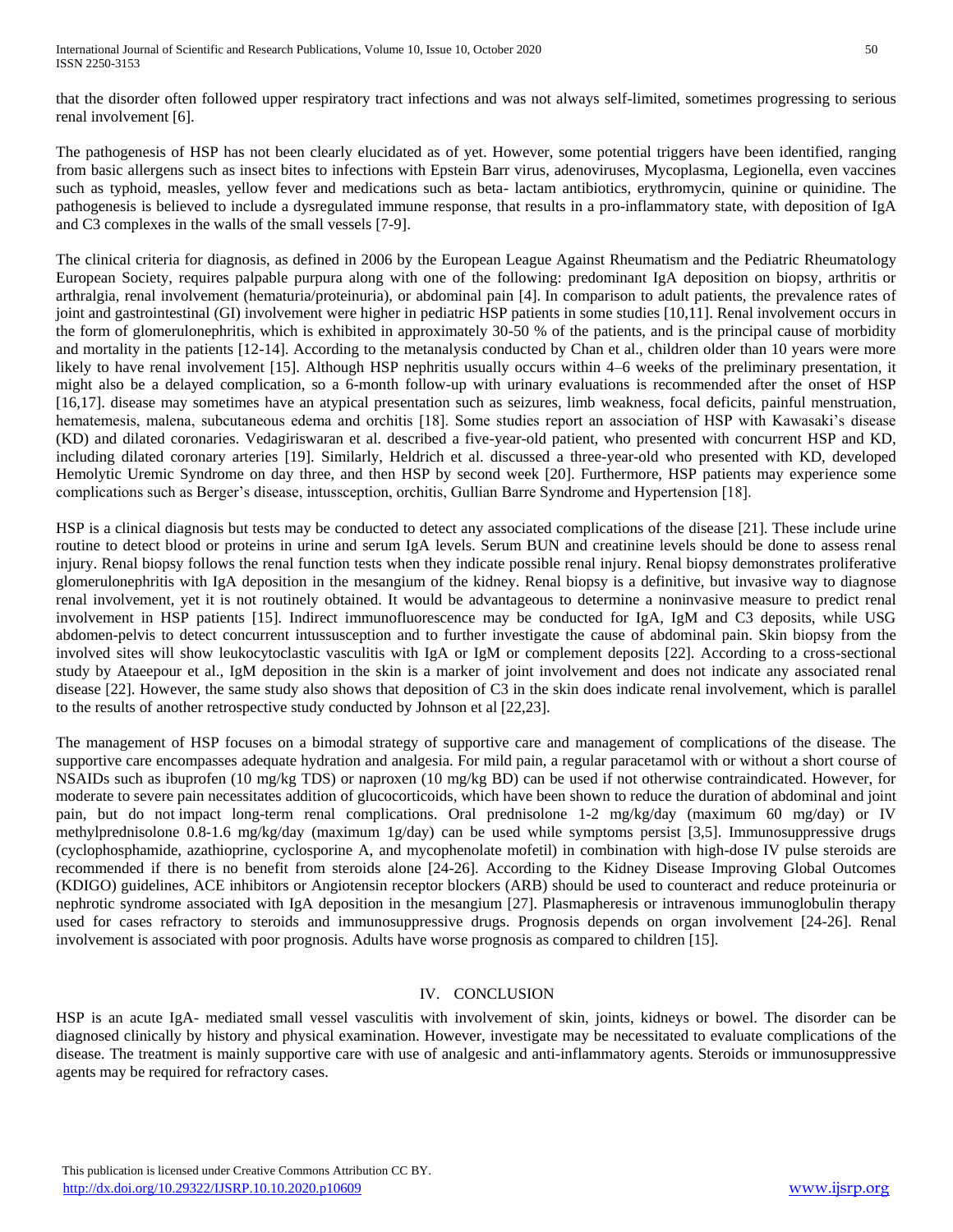#### **REFERENCES**

1) Henoch EH. Uber eineigenthe Form von Purpura. Berl Klin Wochenschr. 1974;11:641-3.

2) Kamath N, Rao S. Henoch–Schonlein purpura: An update. Indian Journal of Rheumatology. 2012 May 1;7(1):92-8.

3) Sohagia AB, Gunturu SG, Tong TR, Hertan HI. Henoch-Schonlein purpura—a case report and review of the literature. Gastroenterology research and practice. 2010 Oct;2010.

4) Ozen S, Ruperto N, Dillon MJ, Bagga A, Barron K, Davin JC, Kawasaki T, Lindsley C, Petty RE, Prieur AM, Ravelli A. EULAR/PReS endorsed consensus criteria for the classification of childhood vasculitides. Annals of the rheumatic diseases. 2006 Jul 1;65(7):936-41.

5) Bluman J, Goldman RD. Henoch-Schönlein purpura in children: limited benefit of corticosteroids. Canadian Family Physician. 2014 Nov 1;60(11):1007-10.

6) Roache-Robinson P, Hotwagner DT. Henoch Schonlein Purpura (Anaphylactoid Purpura, HSP).

7) Petty RE, Lindsley CB, et al. Cassidys textbook of pediatric rheumatology. 7. Philadelphia: Elsevier; 2016

8) Tizard EJ, Hamilton-Ayres MJ. Henoch–Schönlein purpura. Archives of Disease in Childhood-Education and Practice. 2008 Feb 1;93(1):1-8.

9) Aulsbury FT. Clinical update: Henoch-Schonlein purpura. Lancet. 2007;369(9566):976-8.

10) Belli AA, Dervis E. The correlation between cutaneous IgM deposition and renal involvement in adult patients with Henoch-Schönlein purpura. European Journal of Dermatology. 2014 Jan 1;24(1):81-4.

11) Poterucha TJ, Wetter DA, Gibson LE, Camilleri MJ, Lohse CM. Correlates of systemic disease in adult Henoch-Schönlein purpura: a retrospective study of direct immunofluorescence and skin lesion distribution in 87 patients at Mayo Clinic. Journal of the American Academy of Dermatology. 2012 Oct 1;67(4):612-6.

12) Kang Y, Park JS, Ha YJ, Kang MI, Park HJ, Lee SW, Lee SK, Park YB. Differences in clinical manifestations and outcomes between adult and child patients with Henoch-Schönlein purpura. Journal of Korean medical science. 2014 Feb 1;29(2):198-203.

13) Pillebout E, Thervet E, Hill G, Alberti C, Vanhille P, Nochy D. Henoch-Schönlein purpura in adults: outcome and prognostic factors. Journal of the American Society of Nephrology. 2002 May 1;13(5):1271-8..

14) Gupta A, Gupta A, Nada R, Minz RW, Suri D, Rawat A, Singh S. O27 Profile of Henoch Schonlein purpura (HSP) nephritis: 23 years of experience at a tertiary care centre in North India. Rheumatology. 2018 Apr 1;57(suppl\_3):key075-209.

15) Chan H, Tang YL, Lv XH, Zhang GF, Wang M, Yang HP, Li Q. Risk factors associated with renal involvement in childhood henoch-schönlein purpura: a meta-analysis. PLoS One. 2016 Nov 30;11(11):e0167346.

16) Chen JY, Mao JH. Henoch-Schönlein purpura nephritis in children: incidence, pathogenesis and management. World Journal of Pediatrics. 2015 Feb 1;11(1):29-34.

17) Pohl M. Henoch–Schönlein purpura nephritis. Pediatric Nephrology. 2015 Feb 1;30(2):245-52.

18) Chimenz R. Introduction to the special issue:" Focus on pediatric nephrology". Journal of biological regulators and homeostatic agents. 2019;33(5 Suppl. 1)

19) Vedagiriswaran VV, Amperayani S, Ramamoorthy RK, Ranjith MS. A case of Henoch–Schönlein Purpura with Kawasaki disease. The Indian Journal of Pediatrics. 2014 Apr 1;81(4):408-9.

20) Heldrich FJ, Jodorkovsky RA, Lake AM, Parnes CA. Kawasaki syndrome: HUS and HSP complicating its course and management. Maryland medical journal (Baltimore, Md.: 1985). 1987 Sep;36(9):764.

21) Yang YH, Yu HH, Chiang BL. The diagnosis and classification of Henoch–Schönlein purpura: an updated review. Autoimmunity reviews. 2014 Apr 1;13(4-5):355-8.

22) Ataeepour M, Monajemzadeh M, Sadeghi P, Ziaee V. Direct Immunofluorescence Results of the Skin Biopsy and Frequency of Systemic Involvement in Children with Henoch-Schonlein Purpura. Fetal and pediatric pathology. 2019 Mar 4;38(2):121-6.

23) Johnson EF, Lehman JS, Wetter DA, Lohse CM, Tollefson MM. Henoch–Schönlein purpura and systemic disease in children: retrospective study of clinical findings, histopathology and direct immunofluorescence in 34 paediatric patients. British Journal of Dermatology. 2015 May;172(5):1358-63.

24) Flynn JT, Smoyer WE, Bunchman TE, Kershaw DB, Sedman AB. Treatment of Henoch-Schönlein Purpura glomerulonephritis in children with high-dose corticosteroids plus oral cyclophosphamide. American journal of nephrology. 2001;21(2):128-33.

25) Kawasaki Y, Suyama K, Hashimoto K, Hosoya M. Methylprednisolone pulse plus mizoribine in children with Henoch– Schoenlein purpura nephritis. Clinical rheumatology. 2011 Apr 1;30(4):529-35.

26) Kawasaki Y, Suzuki J, Suzuki H. Efficacy of methylprednisolone and urokinase pulse therapy combined with or without cyclophosphamide in severe Henoch-Schoenlein nephritis: a clinical and histopathological study. Nephrology Dialysis Transplantation. 2004 Apr 1;19(4):858-64.

27) Chapter 11: Henoch-Schönlein purpura nephritis. Kidney Int Suppl (2011) 2012;2:218-220.